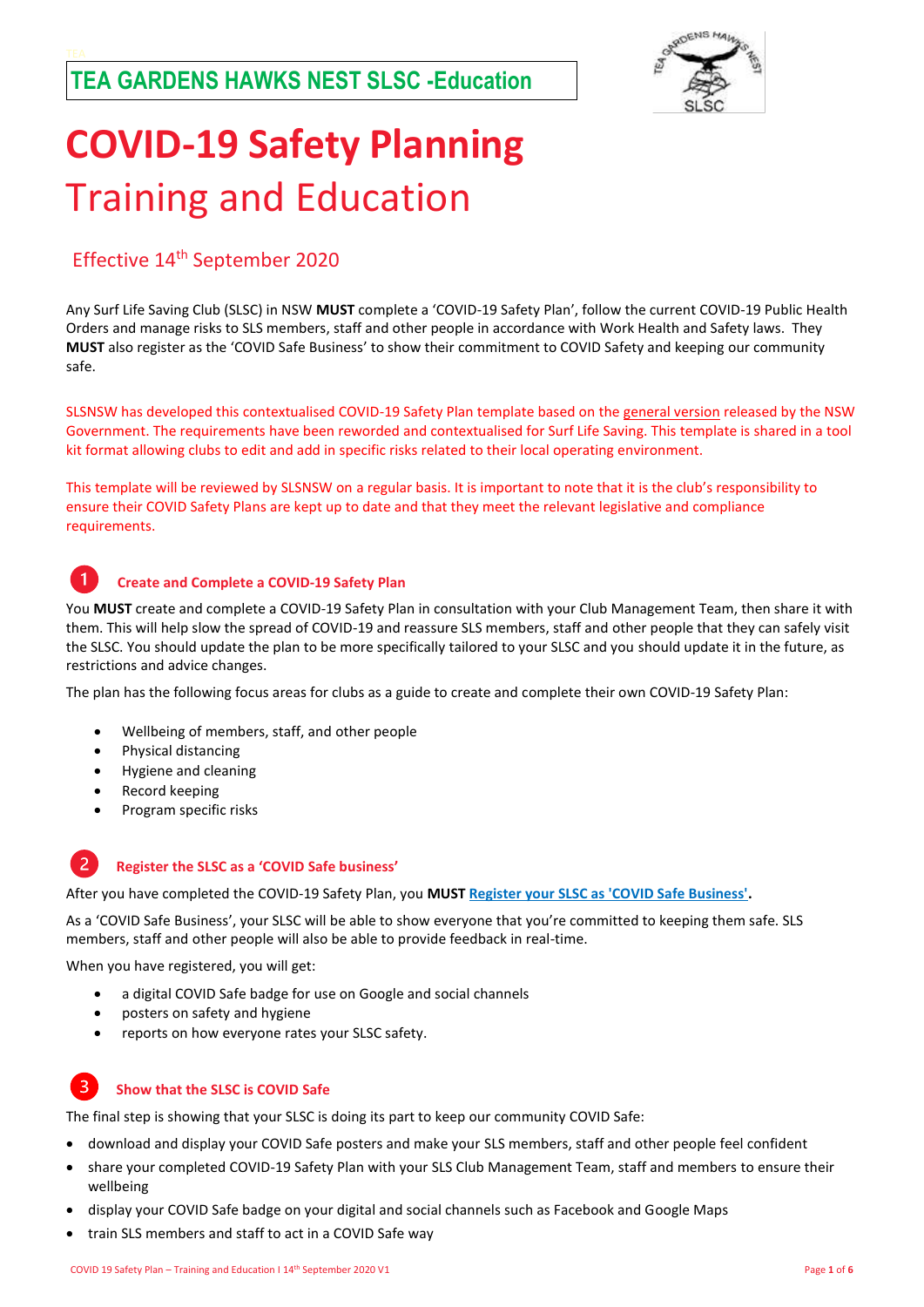

• keep your plan up-to-date when there are changes to the rules.

### **COVID-19 Safety Plan – For Education and Training Courses**

| <b>Surf Life Saving Club details</b> |                                 |
|--------------------------------------|---------------------------------|
| <b>Surf Life Saving Club:</b>        | Tea Gardens Hawks Nest SLSC     |
| Plan completed by:                   | Debbie Booth - CTO              |
| Plan approved by:                    | Nicola Young                    |
| <b>Plan effective:</b>               | 14 <sup>th</sup> September 2020 |

### **Requirements for SLSC**

Requirements for your SLSC and the actions you will put in place to keep your SLS members, staff and other people safe.

**Note**: The pre-populated action items are suggestions only, you should review them and determine what is relevant and applicable to your local operating environment/program area.

| <b>Requirements</b>                                                                                                                                                                                                                                                                          | <b>Actions</b>                                                                                                                                                                                                                                                                                                                                                                                                 |
|----------------------------------------------------------------------------------------------------------------------------------------------------------------------------------------------------------------------------------------------------------------------------------------------|----------------------------------------------------------------------------------------------------------------------------------------------------------------------------------------------------------------------------------------------------------------------------------------------------------------------------------------------------------------------------------------------------------------|
| Wellbeing of SLS members, staff and other people                                                                                                                                                                                                                                             |                                                                                                                                                                                                                                                                                                                                                                                                                |
| Members are asked not to attend to any Surf Life Saving<br>education and training activities if they have been near an<br>identified hotspot or are a close contact of someone who has<br>been at near a hotspot.                                                                            | Ensure this requirement is clearly communicated to members<br>$\bullet$<br>Ensure members are aware that the NSW Government has<br>$\bullet$<br>implemented restrictions on those who have been in Victoria<br>to assist containing this and may introduce further restrictions<br>for those who have travelled through NSW hotspots.                                                                          |
| Communicate regularly with SLS members, staff and other<br>people to remind everyone that they should not come to the<br>SLSC if unwell with respiratory symptoms or fever. Encourage<br>testing of anyone with symptoms in line with advice from NSW<br>Health.                             | Create a communications plan that includes a schedule of<br>$\bullet$<br>communications as well as the appropriate communication<br>tools, e.g., social media, email, SMS, SurfGuard<br>Regularly update and refer members to your SLSC or Branch<br>$\bullet$<br>COVID-19 updates webpage-have their messaging align.<br>Reference and hyperlink to SLS NSW COVID19 page and HSLS<br>$\bullet$<br>Covid info. |
| Display conditions of entry (website, social media, venue entry).<br>Consider displaying the maximum number of people allowed in<br>each room/space shown online and at a clear place of entry.                                                                                              | Patrol first aid room is allowed 5 people.<br>$\bullet$<br>Conditions of entry are displayed at all club entry points as<br>$\bullet$<br>well as on club websites and social media pages, e.g., in social<br>media and club newsletters.<br>Display signs at entrances and exits to rooms or designated<br>$\bullet$<br>spaces with the maximum safe capacity for that space or room                           |
| Ensure COVID-19 Safety Plans are in place, where relevant, for:<br><b>Gymnasiums</b><br><b>Indoor recreation facilities</b><br>$\bullet$<br><b>Major recreation facilities</b><br>$\bullet$<br>Restaurants, bars and cafes, kiosks and canteens<br>$\bullet$<br>Swimming pools.<br>$\bullet$ | Complete program and facility specific COVID-19 Safety Plans<br>$\bullet$<br>Review COVID-19 Safety Plans on a weekly basis in<br>$\bullet$<br>consultation with the appointed COVID Safe Coordinator and<br>key members.<br>Have NSW Health posters on mental health posted around the<br>$\bullet$<br>club                                                                                                   |
| Ensure processes are in place to exclude people if they have<br>attended any of the reported case locations listed on the NSW<br>Health website (nsw.gov.au/covid-19/latest news-and-updates).                                                                                               | Closely monitor the information on the NSW Health Website<br>$\bullet$<br>Communicate with members that any person who has<br>$\bullet$<br>attended any of the reported locations listed on the NSW<br>Health Website may not attend SLS activities and locations.                                                                                                                                             |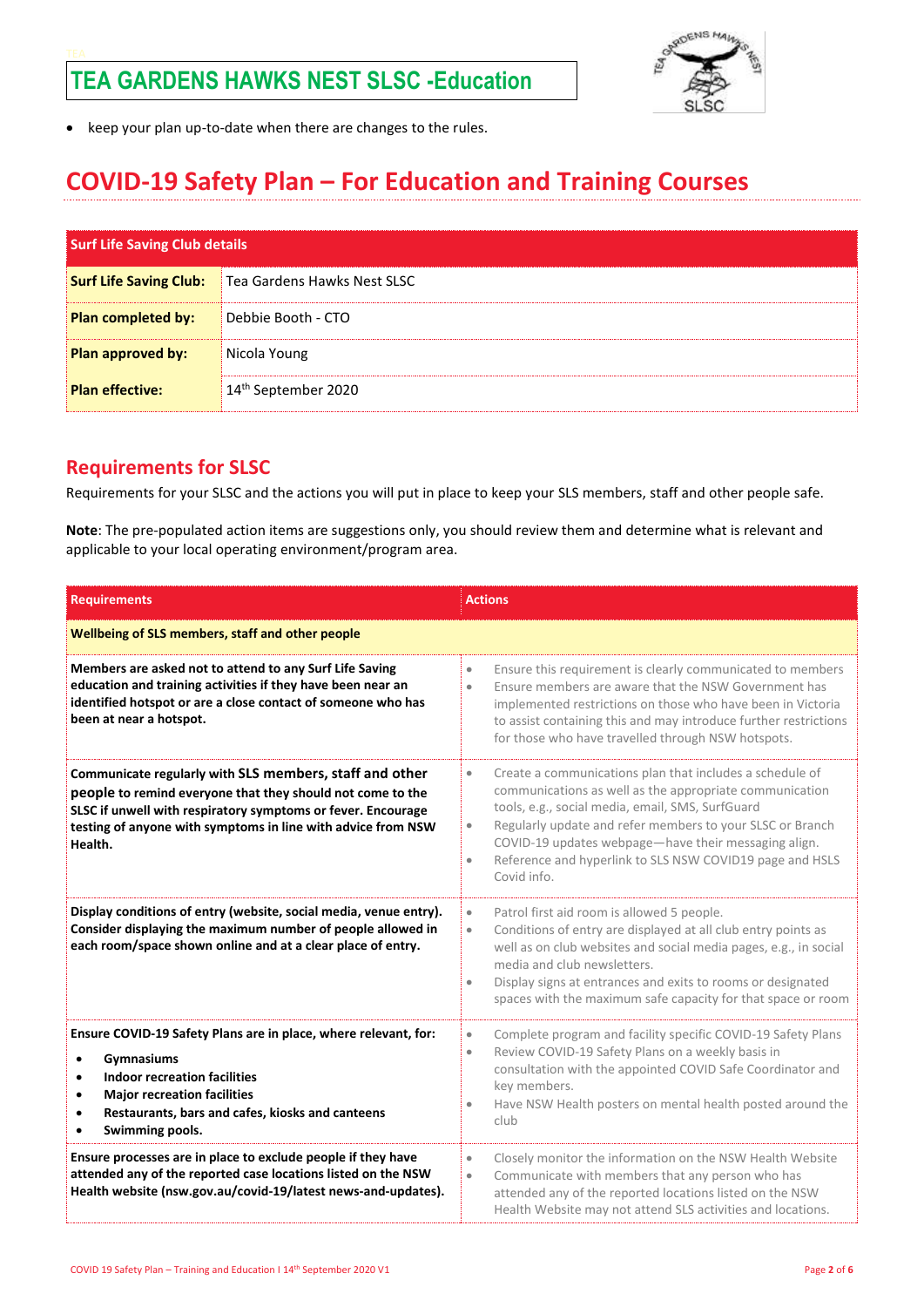

|                                                                                                                                                                                                                                                                                                                                                            | Clearly communicate the SLS organisation's position on this<br>$\bullet$<br>matter.                                                                                                                                                                                                                                                                                                                                                                                                                                                                                                                                                                                |  |
|------------------------------------------------------------------------------------------------------------------------------------------------------------------------------------------------------------------------------------------------------------------------------------------------------------------------------------------------------------|--------------------------------------------------------------------------------------------------------------------------------------------------------------------------------------------------------------------------------------------------------------------------------------------------------------------------------------------------------------------------------------------------------------------------------------------------------------------------------------------------------------------------------------------------------------------------------------------------------------------------------------------------------------------|--|
| Exclude SLS members, staff and other people who are unwell.                                                                                                                                                                                                                                                                                                | Display signage with large font and/or images at entry points<br>$\bullet$<br>requesting those who are unwell not to enter the building or<br>designated space and participate in activities.<br>Communicate on club webpages and through social media<br>$\bullet$<br>channels that people who are unwell should not attend or<br>participant in SLS activities.                                                                                                                                                                                                                                                                                                  |  |
| Provide SLS members, staff and others with information and<br>training on COVID-19, including when to get tested, physical<br>distancing and cleaning, and how to manage a sick person or<br>victim.                                                                                                                                                       | Refer people to COVID-19: What It Is, How to Prevent Spread<br>$\bullet$<br>online awareness course (Est. Duration 5-7 minutes) created<br>by SLSA eLearning provider eTrainu<br>Refer people to the eLearning course for COVID-19 infection<br>$\bullet$<br>control training (Est. Duration 30 minutes) created in<br>partnership by The NSW Department of Health and Aspen<br>Medical.<br>Refer people to the NSW Health public COVID-19 Clinics and<br>$\bullet$<br>free COVID-19 GP Respiratory Clinics in NSW.<br>Recommend testing if someone has a fever, cough, sore throat<br>$\bullet$<br>or shortness of breath and meets the current testing criteria. |  |
| <b>Physical Distancing</b>                                                                                                                                                                                                                                                                                                                                 |                                                                                                                                                                                                                                                                                                                                                                                                                                                                                                                                                                                                                                                                    |  |
| Assess the safe capacity of communal facilities (one person per 4<br>square metres of space), such as offices, meeting or training<br>rooms, showers, change rooms and lockers. Display signs at<br>entrances with the maximum safe capacity for that space or room<br>and have strategies in place to reduce crowding and promote<br>physical distancing. | Measure the square footage of a room or designated training<br>$\bullet$<br>space and calculate its safe capacity by allocating one person<br>per 4 square meters<br>Communicate with members that they should shower and<br>$\bullet$<br>change at their personal residence<br>Include links to the NSW Health videos on the club website<br>$\bullet$<br>where possible, e.g., physical distancing                                                                                                                                                                                                                                                               |  |
| Capacity must not exceed one customer per 4 square metres of<br>space.                                                                                                                                                                                                                                                                                     | Have table and seating arrangements laid out to separate<br>$\bullet$<br>different groups of people and disperse them throughout the<br>area/facility                                                                                                                                                                                                                                                                                                                                                                                                                                                                                                              |  |
| Consider strategies encouraging people to take breaks outside,<br>where practical in sufficiently shaded areas, or warm sheltered<br>areas.                                                                                                                                                                                                                | Communicate on club webpages and through social media<br>$\bullet$<br>channels that members should take breaks outside when<br>possible in sufficiently shaded areas, or warm sheltered areas.<br>Place signage with large font and/or images in break areas<br>$\bullet$<br>outside where practicable to indicate that they are a good<br>place to take a break while social distancing                                                                                                                                                                                                                                                                           |  |
| Ensure the number of people in a facility does not exceed one<br>person per 4 square metres of space (including staff, members<br>and spectators) to a maximum of 500 people.                                                                                                                                                                              | Communicate on club webpages and through social media<br>$\bullet$<br>channels the maximum number of people allowed in a club at<br>any one time<br>Where possible through electronic means, restrict the number<br>$\bullet$<br>of people allowed to enter the club to the safe area capacity<br>(One person per 4 square meters of space)                                                                                                                                                                                                                                                                                                                        |  |
| Provide visual aids above hand wash basins to support effective<br>physical distancing, e.g., NSW Government Posters                                                                                                                                                                                                                                       | Place government posters where appropriate at areas with<br>$\bullet$<br>hand washing and sanitation facilities as well as at entries and<br>exits to area.<br>Include links to the NSW Health videos on the club website<br>$\bullet$<br>where possible, e.g., good hygiene starts here                                                                                                                                                                                                                                                                                                                                                                           |  |
| Put plans and systems in place to monitor and control the<br>numbers of SLS members, staff and other people on site at any<br>given time to allow for physical distancing.                                                                                                                                                                                 | Ask all staff, volunteers, participants, contractors and other<br>$\bullet$<br>people to provide a record of their name and a mobile number<br>or email address to support COVID-19 tracing before entering<br>the building if this information is not captured through<br>electronic lock systems<br>Schedule training times and group sizes to alternate days, e.g.,<br>board training from 4.30-5.30.                                                                                                                                                                                                                                                           |  |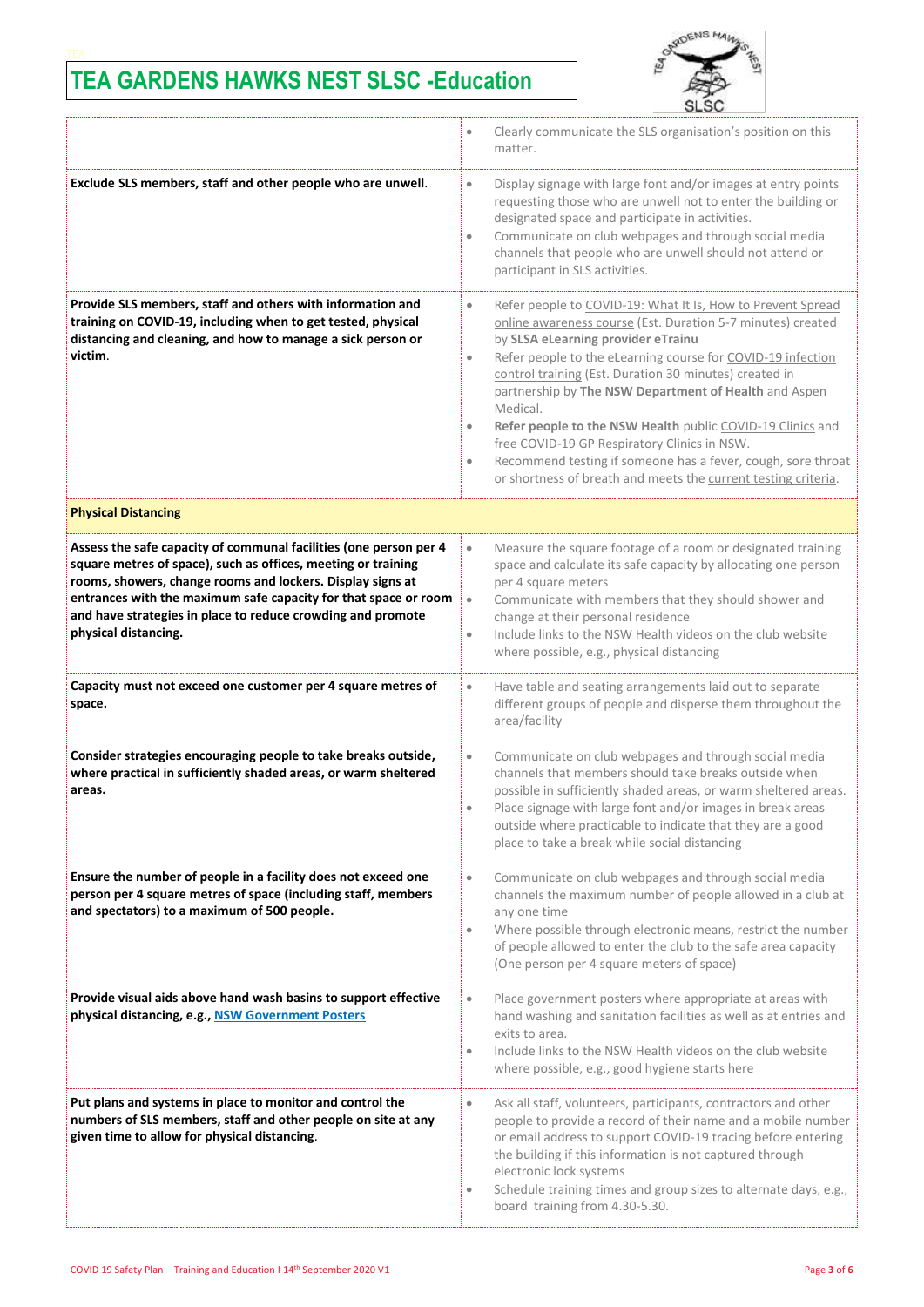

| Use telephone or video platforms for essential meetings where<br>practical.                                                                                                                                                         | Schedule club education sessions via Zoom or Microsoft Teams<br>$\bullet$<br>when sharing documents or screens is required.<br>Arrange teleconferences to avoid physical contact<br>$\bullet$                                                                                                                                                                         |
|-------------------------------------------------------------------------------------------------------------------------------------------------------------------------------------------------------------------------------------|-----------------------------------------------------------------------------------------------------------------------------------------------------------------------------------------------------------------------------------------------------------------------------------------------------------------------------------------------------------------------|
| Where practical, stagger the use of communal facilities. Strongly<br>encourage everyone to shower/change at home where possible.                                                                                                    | Place closed signs at shower and change room facility entry<br>$\bullet$<br>points.<br>Restrict access to communal showers and change rooms.<br>$\bullet$<br>Stagger bathroom breaks for training participants<br>$\bullet$                                                                                                                                           |
| <b>Hygiene and Cleaning</b>                                                                                                                                                                                                         |                                                                                                                                                                                                                                                                                                                                                                       |
| Adopt good hand hygiene practices.                                                                                                                                                                                                  | Clean your hands as per recommendations from NSW Health -<br>$\bullet$<br>shown in their posters (6 steps, 20 seconds).<br>Wash hands before and after touching things<br>$\bullet$<br>Avoid sharing frequently touched items<br>$\bullet$                                                                                                                            |
| Avoid shared food and drinks.                                                                                                                                                                                                       | Encourage member to bring their own food and drinks, e.g.,<br>$\bullet$<br>bring your own water bottle                                                                                                                                                                                                                                                                |
| Clean frequently used indoor hard surface areas, at least daily;<br>first with detergent and water, and then disinfect. Clean<br>frequently touched areas and surfaces, including in communal<br>facilities, several times per day. | Clean first with detergent and water, and then use a<br>$\bullet$<br>disinfectant.<br>Clean frequently used indoor hard surface areas, including<br>$\bullet$<br>children's play areas daily, e.g., after peak-use time or<br>between staggered entry times<br>Clean frequently touched areas and surfaces several times per<br>$\bullet$<br>day, e.g., door handles. |
| Disinfectant solutions need to be maintained at an appropriate<br>strength and used in accordance with the manufacturers'<br>instructions.                                                                                          | Follow manufacturer's instructions for disinfectant solutions<br>$\bullet$                                                                                                                                                                                                                                                                                            |
| Encourage contactless payment options.                                                                                                                                                                                              | Use the SLS Payment Gateway for online transactions (apply to<br>$\bullet$<br>use with Form F079 on SLSA IT Helpdesk)<br>Encourage the use of the online membership joining webpage<br>$\bullet$<br>and the SLS Members Area to renew membership                                                                                                                      |
| Encourage everyone to bring their own water bottle, sunscreen,<br>sweat towels, exercise mats and equipment.                                                                                                                        | Communicate on club webpages and through social media<br>$\bullet$<br>channels areas for everyone to bring their own water bottle,<br>sweat towels, exercise mats and equipment                                                                                                                                                                                       |
| Ensure bathrooms are well stocked with hand soap and paper<br>towels.                                                                                                                                                               | Frequently restock bathrooms with hand soap and paper<br>$\bullet$<br>towels.<br>Have an air dryer installed in bathroom to reduce the need for<br>$\bullet$<br>paper towel deliveries                                                                                                                                                                                |
| Ensure processes are in place to clean or launder shared clothing<br>items after use, such as wetsuits, rash shirts and caps used for<br>training or water safety as well as PPE for IRB crews.                                     | Have procedures in place to separate clean and used clothing<br>$\bullet$<br>items, as well as safe access to them<br>Frequently clean lifejackets<br>$\bullet$<br>Use dingle-use PPE or thoroughly clean PPE before and after<br>$\bullet$<br>use while wearing gloves                                                                                               |
| Have hand washing facilities or alcohol-based hand sanitiser at<br>key points around the site, such as entry and exit points and meal<br>areas. Hand sanitiser may not work well if hands are visibly dirty.                        | Have hand washing facilities or alcohol-based hand sanitiser at<br>$\bullet$<br>entry and exit points                                                                                                                                                                                                                                                                 |
| Ensure there is accessible detergent/disinfectant and gloves for<br>people to use, should they wish.                                                                                                                                | Have disinfectant and gloves close to entry and exit points and<br>$\bullet$<br>meal areas for people to use should they wish                                                                                                                                                                                                                                         |
| Provide visual aids above hand wash basins to support effective<br>hand washing, e.g., NSW Government Posters                                                                                                                       | Post the NSW Government Posters around the club as per<br>$\bullet$<br>their recommendations,<br>Handwash and hand rub posters above every handwashing<br>$\bullet$<br>facility                                                                                                                                                                                       |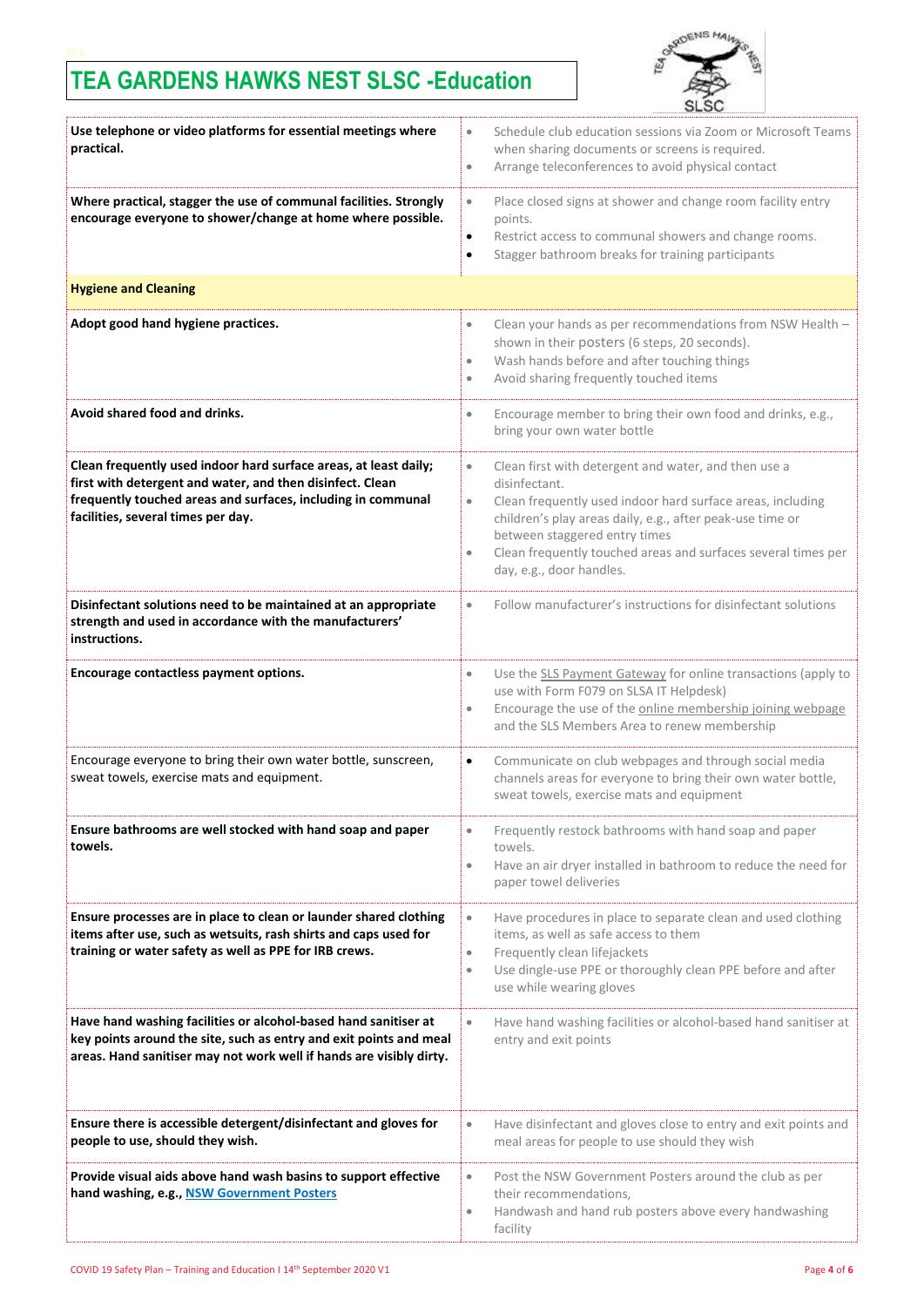

|                                                                                                                                                                                                                                                                                                                                                                                                                                                                                                                                                                              | Physical distance and mental health posters at every entry and<br>$\bullet$<br>exit point<br>include links to the NSW Health videos on the club website<br>$\bullet$<br>where possible, e.g., good hygiene starts here                                                                                                                                       |  |
|------------------------------------------------------------------------------------------------------------------------------------------------------------------------------------------------------------------------------------------------------------------------------------------------------------------------------------------------------------------------------------------------------------------------------------------------------------------------------------------------------------------------------------------------------------------------------|--------------------------------------------------------------------------------------------------------------------------------------------------------------------------------------------------------------------------------------------------------------------------------------------------------------------------------------------------------------|--|
| Reduce sharing of equipment (including SLS equipment, hire<br>equipment, tools and machinery used at the SLSC) where practical<br>and ensure these are cleaned with detergent and disinfectant<br>between use.                                                                                                                                                                                                                                                                                                                                                               | Communicate on club webpages and through social media<br>$\bullet$<br>channels areas for everyone to bring their own equipment<br>where possible<br>Clean any equipment before and after use while wearing<br>$\bullet$<br>gloves                                                                                                                            |  |
| SLS members and staff are to wear gloves when cleaning and<br>wash hands thoroughly before and after with soap and water.                                                                                                                                                                                                                                                                                                                                                                                                                                                    | SLS members are required to wear gloves and other PPE whilst<br>$\bullet$<br>carrying out cleaning duties.                                                                                                                                                                                                                                                   |  |
| Where reasonably practical, consider methods to avoid the shared<br>use of items, such as pens and pencils, tools or workstations.                                                                                                                                                                                                                                                                                                                                                                                                                                           | $\bullet$<br>Provide clearing wipes next to items that must be shared so<br>they can be regularly wiped down<br>Communicate on club webpages and through social media<br>$\bullet$<br>channels areas for everyone to bring their own stationary,<br>avoid sharing items, and distancing any work stations to<br>comply with physical distancing requirements |  |
| <b>Record keeping</b>                                                                                                                                                                                                                                                                                                                                                                                                                                                                                                                                                        |                                                                                                                                                                                                                                                                                                                                                              |  |
| Cooperate with NSW Health if contacted in relation to a positive<br>case of COVID-19 at your SLSC and notify SafeWork NSW on 13 10<br>50.                                                                                                                                                                                                                                                                                                                                                                                                                                    | The Club's President will notify SafeWork NSW on 13 10 50 and<br>$\bullet$<br>be the first point of contact should this occur                                                                                                                                                                                                                                |  |
| Keep a record of name and a mobile number or email address for<br>all staff, volunteers, participants, contractors and other people for<br>a period of at least 28 days. Ensure records are used only for the<br>purposes of tracing COVID-19 infections and are stored<br>confidentially and securely.<br>It is the role of the COVID-19 Safe Hygiene Marshall to ensure<br>the accuracy and legibility of records.<br>Paper sign-in is permitted, but premises must digitise these<br>within 24 hours and provide immediately on request. QR Code<br>sign-in is encouraged | One or all the following methods will be used to capture this<br>$\bullet$<br>data<br>Create an online form plus a QR code to increase<br>$\overline{\phantom{0}}$<br>accessibility and availability of real time data<br>Use club house door access<br>Create a paper based register to capture this with people<br>using their own pens where possible     |  |
| Make your SLS members, staff and other people aware of the<br>COVIDSafe app and its benefits to support contact tracing if<br>required.                                                                                                                                                                                                                                                                                                                                                                                                                                      | This will be promoted through the existing communication<br>$\bullet$<br>channels                                                                                                                                                                                                                                                                            |  |

### **Specific risks related to training and education activities**

Requirements for your SLSC and the actions you will put in place to keep your SLS members, staff and other people safe.

| <b>Requirements</b>                                                                                                                  | <b>Actions</b>                                                                                                                                                                                                                                                                                        |
|--------------------------------------------------------------------------------------------------------------------------------------|-------------------------------------------------------------------------------------------------------------------------------------------------------------------------------------------------------------------------------------------------------------------------------------------------------|
|                                                                                                                                      |                                                                                                                                                                                                                                                                                                       |
| Clean areas used for practical training including but not limited to<br>CPR training with detergent and disinfectant after each use. | Clean areas used for practical training including but not limited<br>۰<br>to CPR training with detergent and disinfectant after each use<br>Follow the hygiene and cleaning guidelines set out in the<br>۰<br>SLSNSW COVID-19 Information pack for Training and<br>Education- Effective DD Month YEAR |
| Ensure all trainers, assessors and facilitators are able to disinfect<br><b>CPR manikins safety</b>                                  | Ensure all trainers, assessors and facilitators are aware of the<br>۰<br>disinfecting protocols<br>Ensure all trainers, assessors and facilitators have access to<br>disinfectants, gloves and alcohol wipes                                                                                          |